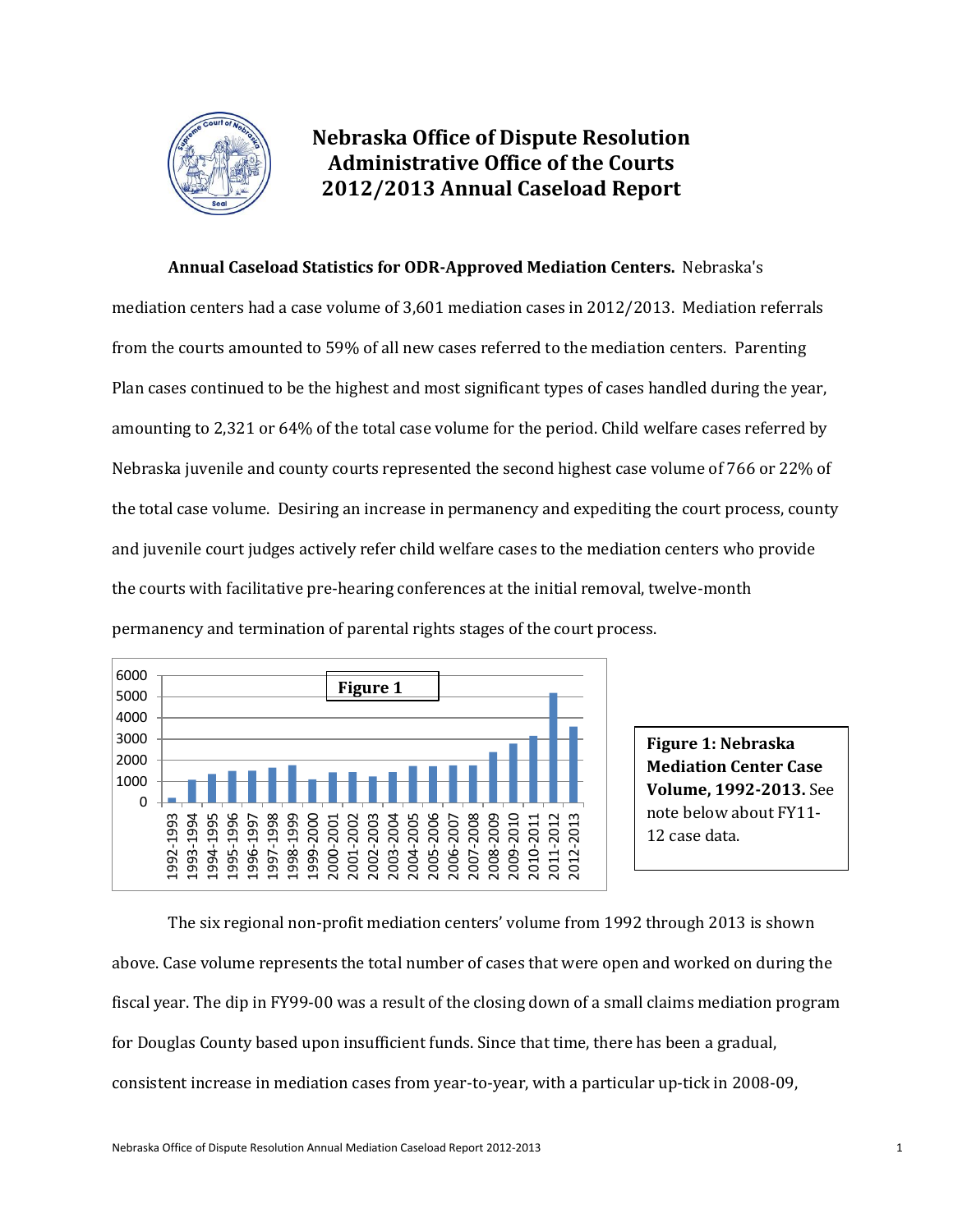much as a result of the passage of the revised Parenting Act. FY11-12 case data showing 5,188 cases is not reliable, however. During that year, the mediation centers transitioned from a former to a new mediation case data management system. The likely case volume was approximately 3,300 cases.

The *Cumulative Mediation Case Data Report (below)* provides a more detailed description of mediation services for the period of July 1, 2012 through June 30, 2013 according to mediation center, case type, referral source. The six ODR-approved mediation centers and their regions are shown in the map below.



**Mediation Centers and Regions** 

In addition to providing direct mediation services to citizens, these non-profit mediation centers offer numerous public and community seminars, educational workshops, and presentations to address violence prevention, conflict resolution, collaborative practices, mediation and other facilitative processes.

For more information, please contact Debora Brownyard, Director, Office of Dispute Resolution, State Court Administrator's Office, 402-471-2766[, debora.brownyard@ne](mailto:debora.brownyard@n)braska.gov, and visit the ODR website a[t www.supremecourt.ne.gov/mediation.](http://www.supremecourt.ne.gov/mediation)